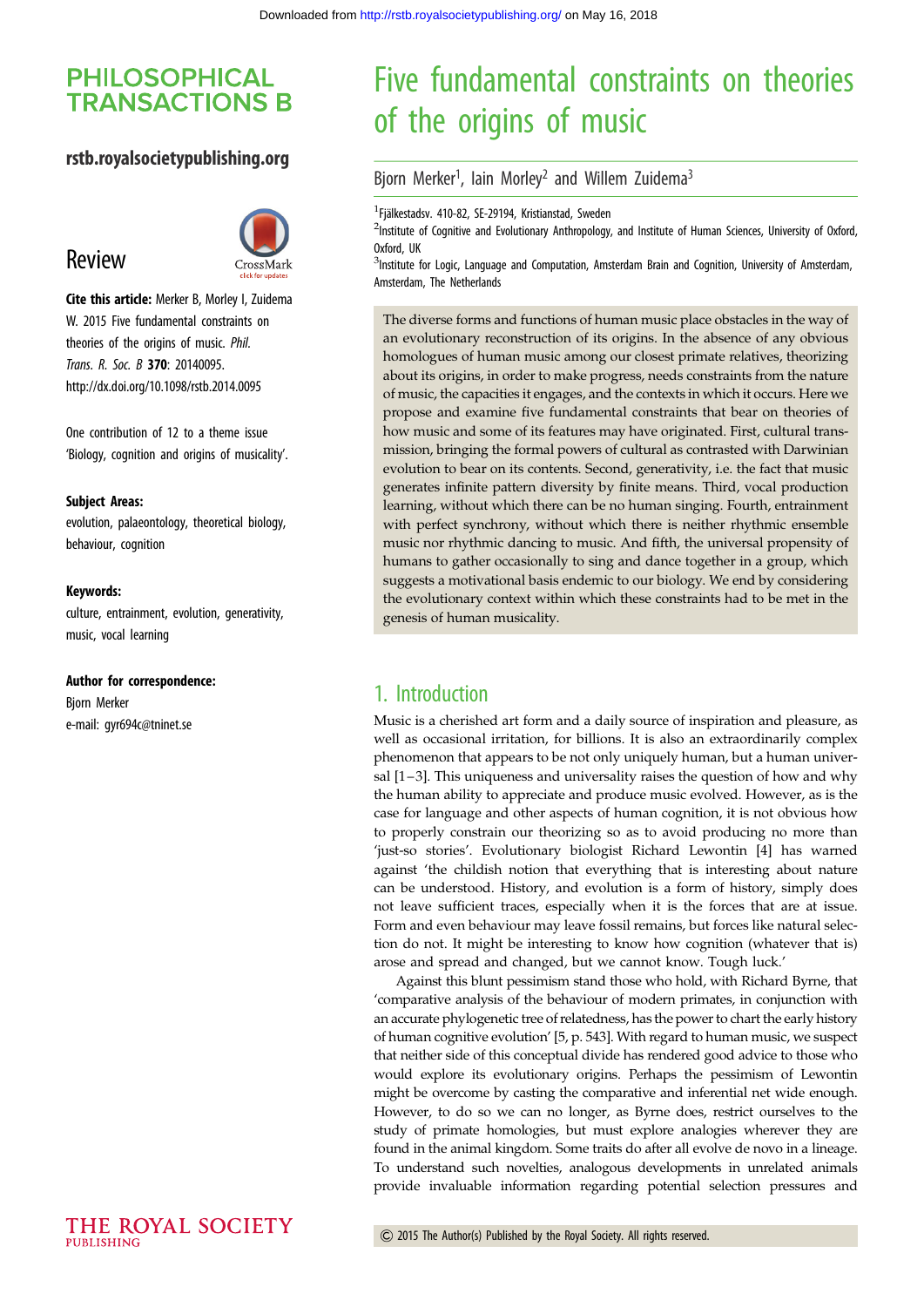ecological conditions favouring their evolution. The fruitfulness of such exercises, whether pursuing homologies or analogies, depends on the extent to which they can be constrained by stubborn facts regarding the phenomenon in search of an evolutionary explanation.

Here we focus on a small set of characteristics of human music that should help constrain accounts of its origins. They can be conceived of as basic hurdles that must be cleared along the way to a comprehensive theory of the origins of human music. They were chosen above all for their generality, with the additional desideratum of involving mechanisms that generate consequences for the structural content of music. At present a number of these constraints are difficult to meet, which means that besides their potential bearing on already proposed theories, they pose challenges for and may perhaps even inspire future ones.

## 2. Constraint no. 1: cultural transmission

Music, like language, is a complex product of cultural history. Its present-day patterns rest on traditions extending back over many thousands of years of inter-generational transmission of learned cultural lore [\[6,7](#page-8-0)]. This simple fact, so obvious that it typically is taken for granted in theories of music origins, nevertheless has profound consequences for any attempt to reconstruct the biological background to human music.

If patterns of cultural goods were only matters of human tastes and preferences—a common misconception regarding the nature of culture—the cultural transmission of musical lore would have no systematic or principled bearing on the reconstruction of music origins. However, when sustained over many generations, inter-generational transmission itself exerts profound and predictable effects on the contents of the transmitted lore, even in the complete absence of natural selection or any differential reinforcement of outcomes [[8](#page-8-0)–[12](#page-9-0)]. Thus, to go in search of evolutionary explanations for aspects of music that result from such a cultural process would be a serious mistake. As we shall see, major structural features of music are likely to be shaped by the cultural transmission process itself.

The key insight here is that with each generational transfer, the cultural lore (be it language, music, or any similar system transmitted culturally through learning) has to pass the socalled 'learner bottleneck'. Any given learner is only exposed to a portion of the cultural lore extant in the population into which they are born and has, moreover, a limited capacity to absorb even the portion to which they are exposed. This means that the many items that make up that lore compete with each other for passage to the next generation. Through this competitive filtering process any and all aspects of the lore that bear on transmittability, including small differences in learnability and ease of processing, come to transform the cultural corpus in predictable ways, amounting to a cumulative process of informational 'compression' over many generations. This tends to issue in a tight fit between properties of the cultural lore and properties of the learner, introducing commonalities across the lore of different, separated, populations, all without the agency of biological selection.

In the field of language evolution, this mechanism which we refer to as 'cultural evolution' has been extensively studied over the past two decades (e.g. [\[13](#page-9-0)–[16](#page-9-0)]). This work has led to a growing consensus (i) that cultural evolution is a powerful mechanism, (ii) that many features of languages are potentially best understood as resulting from cultural adaptation to (preexisting) hominin cognitive and physiological features, and (iii) that theorizing about the evolution of the biological basis of language can only sensibly proceed if we explicitly take into account the possibility that cultural evolution has shaped the linguistic phenotype. There is no reason to believe that any of this is any less applicable to the cultural transmission of music than it is to that of language.

Cultural evolution is a gradual, unconscious and obligatory process that extends over many generations, and restructures the cultural corpus in ways that increase its salience, expressive economy, communicative generality and grammatical power, all of which turn on enhanced communicability and learnability in various ways [\[15](#page-9-0),[16\]](#page-9-0). This allows for learners to manage ever larger amounts of cultural content without change in the neural resources devoted to it (through data compression) and lets the cultural products 'exploit' existing peculiarities of neural organization. For instance, Zuidema [\[17](#page-9-0)] discusses the finding of Smith & Lewicki [\[18](#page-9-0)] that the neural code in the auditory nerve of cats appears to be optimized for human speech sounds and argues that this finding only makes sense if the direction of causality is inverted: speech sounds have evolved in a process of cultural evolution to exploit features of a pre-existing general mammalian neural code, i.e. to achieve maximum discriminability under noise and time constraints.

Turning then to music, some major structural features of music widely distributed across cultures might likewise be a consequence of cultural evolution. Until recently, the failure of most musical tuning systems to conform to the mathematics of small integer ratios was grounds for rejecting Pythagoras's proposal that small integer frequency ratios account for the perception of musical consonance and harmonicity [\[19\]](#page-9-0). However, recent modelling of the cumulative effects of physiological nonlinearities at each way-station of the ascending auditory pathway has disclosed the presence of 'resonance neighbourhoods' at whole integer ratio spacings on the tonotopic maps of the auditory system [\[20](#page-9-0)–[22](#page-9-0)]. This finding not only accommodates a wide range of tuning systems and musical scales found worldwide, but appears capable of accounting for human judgements of consonance, dissonance and tonal stability/attraction in terms of inherent organizational features of our auditory system ([[20\]](#page-9-0); see also [[23](#page-9-0)–[27\]](#page-9-0)), as follows.

The pattern of 'resonance neighbourhoods' in auditory system tonotopy is likely to be shared by all mammals, being a product of quite elementary properties of the neural circuitry in question. It did not evolve for purposes of music, in other words, but as an incidental by-product of the interaction of excitation and inhibition in a neural system evolved to process natural sounds efficiently [\[20](#page-9-0)]. Not being confined to humans [[28,29\]](#page-9-0), it is not likely to represent an adaptation to music. The presence in humans of cultural patterns of musical practice conforming to these subtle resonances in auditory physiology accordingly requires an explanation.

The fact that those musical practices are, indeed, cultural patterns formed by inter-generational transmission may supply the explanation. In principle, the formal powers of cultural evolution should suffice to allow musical practice to eventually find its way to the ubiquitous and inherent resonant biases of the auditory system, given a long running cultural tradition of song [[30\]](#page-9-0). Through the external loop of inter-generational transmission of learned musical lore, the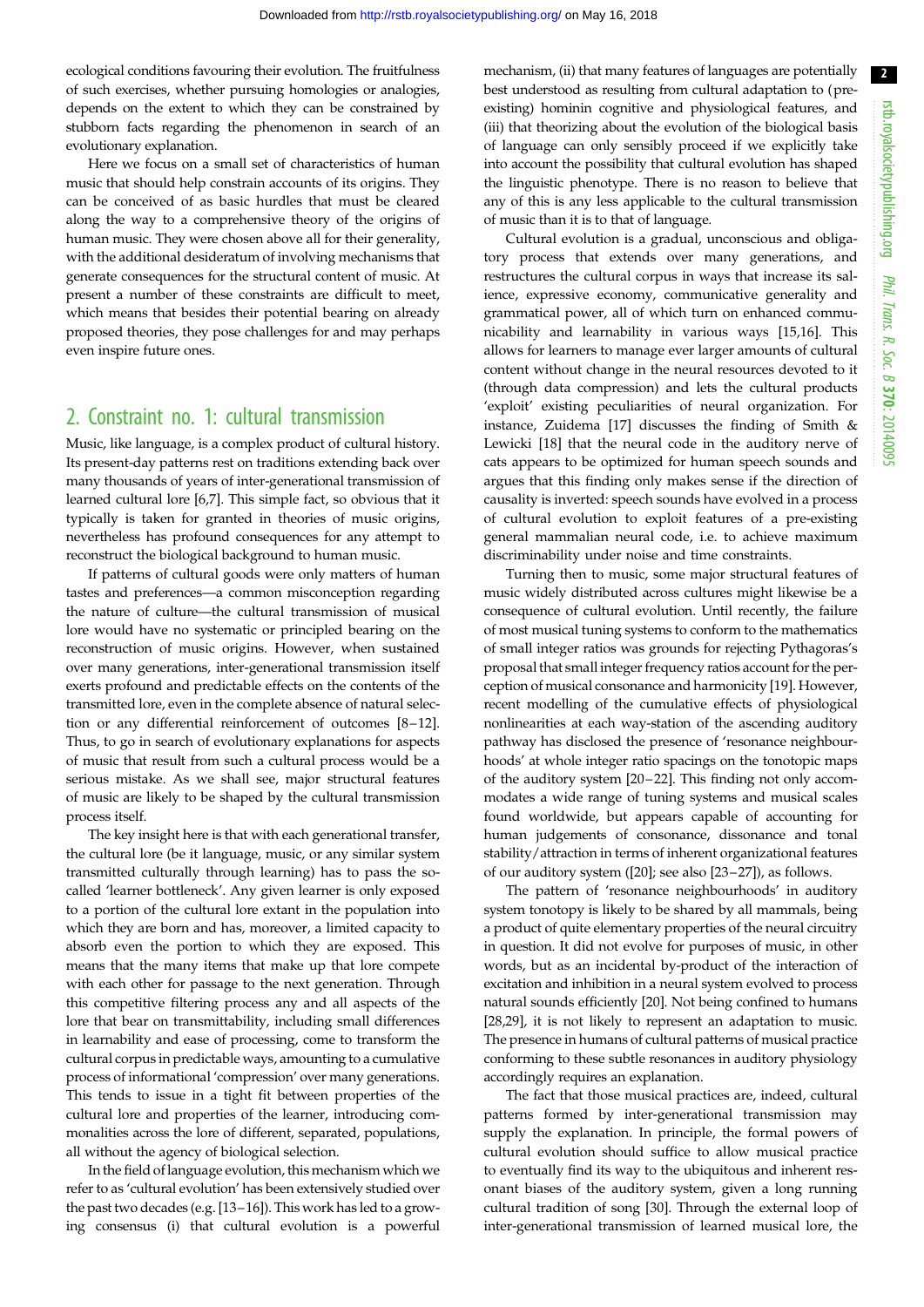

Figure 1. Cartoon illustration of the 'particulate principle of self-diversifying systems', following Abler [[44](#page-9-0)]. (a) A 'blending system' in which combining ingredients average. Here exemplified by a drop of ink in water: the combining elements do not generate a qualitatively new entity. Other examples are most mixtures of liquids as well as gases, as in weather systems, and patterns of heat conduction. (b) A 'particulate system', in which the combining elements generate a qualitatively new entity by retaining their individuality on combining. (c) A miniscule sample of the infinite generativity of a combinatorics of as few as one or two discrete non-averaging elements.

production of musical patterns would pass through the 'learner bottleneck' to be shaped by pre-existing biases on the part of learners, specifically the purely perceptual resonant biases just invoked. This assumes not only a capacity for vocal learning (see 'Constraint no. 3'), but one emancipated from innate song templates, for which there is precedence in the true mimics among the birds [\[31](#page-9-0)–[33](#page-9-0)]. From such a starting point, devoid of scales, tonality and small integer ratio conson ances, thousands of generations of cultural transmission could eventually externalize even subtle biases in auditory perception in the musical practices of human cultures (see also  $[28]$  $[28]$ ).<sup>1</sup>

The principal constraint this process imposes on theories of music origins is that they must provide a non-arbitrary reason for our distant forebears to have engaged in persistent intergenerational transmission of vocal lore lacking the tonal organization of music as we know it for long enough to allow the transmission mechanism to find its way to the resonances already embedded in basic auditory physiology. Since thousands of generations may be required for this to happen [\[14,37](#page-9-0)], the constraint is a real one. Perhaps our forebears, like many bird species, maintained cultural traditions of learned song, and became vocal learners as part of the cluster of changes that define the emergence of Homo some 2 Myr [[38](#page-9-0),[39](#page-9-0)]. An increasingly refined vocal communication system for the accurate communication and extraction of emotional information from vocal prosody is likely to also have contributed to this process ([\[7,](#page-8-0)[40,41\]](#page-9-0) and [\[42,](#page-9-0) note 3]).

More generally, placing the historical nature of the patterncontent of human music at the head of the effort to understand its biology greatly facilitates the reconstruction of its evolutionary background. Because its patterns are learned from a corpus of cultural models subject to the transformative dynamics of the inter-generational 'learner bottleneck', there is no need to ask evolutionary selectional mechanisms to equip us with those pattern specifics, even when they happen to be cross-culturally widespread, as in the 'auditory system resonance' example.

# 3. Constraint no. 2: generativity or infinite variety by finite means

Music, like language, is generative, i.e. it produces infinite pattern variety by finite means [\[1\]](#page-8-0). The key to that variety in both music and language is of course not recursion [[43\]](#page-9-0) but combinatorics [[1](#page-8-0)[,44,45](#page-9-0)]. By combining a finite set of elements—discrete pitches and durations—music creates composite patterns without limit. For this to be possible, the combining elements must be non-blending in the sense of not producing an average when combined [[46\]](#page-9-0), i.e. they must retain their individuality on combining (figure  $1a,b$ ). When that is the case, each such combination 'creates something which is not present per se in any of the associated constituents' [\[1](#page-8-0), p. 67], making infinite pattern variety possible (figure 1c). There is a total of four major such open-ended generative systems in existence, two of which are natural ones (chemistry and genetics), while two are cultural (music and language; [table 1](#page-3-0)).

In the cases of music and language, the combining elements are conventional, the musical ones arising through a radical reduction in the degrees of freedom available to vocal or instrumental sound production [[45\]](#page-9-0). This is accomplished by discretizing two continua, those of pitch and duration, to yield musical notes with determinate pitch and—in all rhythmic music—proportional durations based on discretizing time through an isochronous pulse (see 'Constraint no. 4').

In other words, musical notes are not simply pitches. Rather, they are individuated pitch locations within a discretized pitch continuum. They are fixed reference points on that continuum, between which even glissandi must travel with the same necessity as does any ordinary note if they are to be musical. The designation of a specific location on the pitch continuum as a 'note' by a culturally determined 'pitch standard'—applied with a conventionalized margin of tolerance—lifts that location out of its relation of equivalence to its infinitude of pitch neighbours. It breaks its 'anonymity', as it were, and turns it into an individuated and specific musical note to which a musical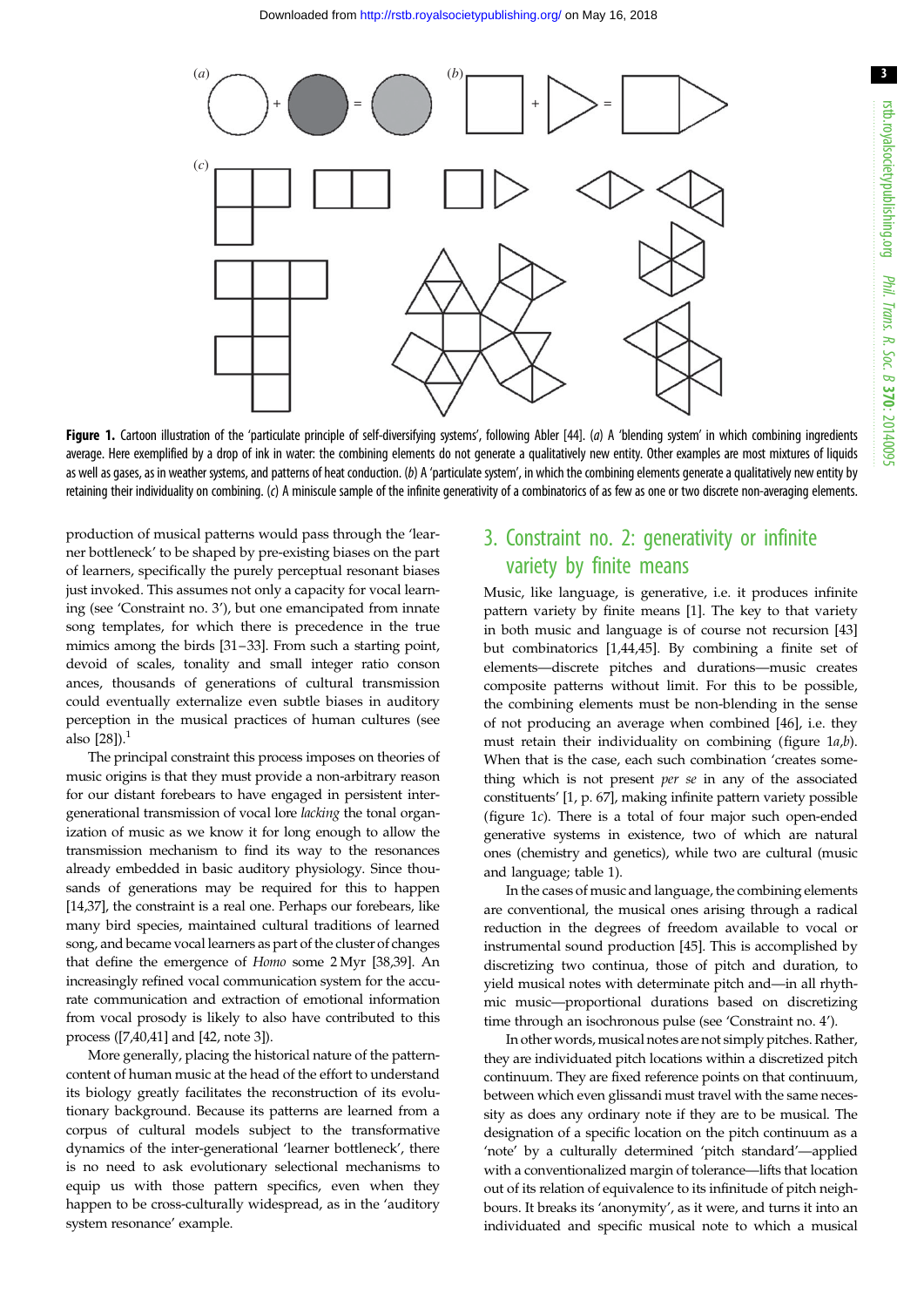<span id="page-3-0"></span>

|  |  |  |  |  | Table 1. The principal open-ended or 'self-diversifying' systems. |  |
|--|--|--|--|--|-------------------------------------------------------------------|--|
|--|--|--|--|--|-------------------------------------------------------------------|--|

|         |          |                | music |  |  |
|---------|----------|----------------|-------|--|--|
|         |          | all life forms |       |  |  |
|         | ιτoms    |                | notes |  |  |
| de type | ohvsical |                |       |  |  |
|         | nature   |                |       |  |  |

figure can return and which can be used repeatedly in the development of a musical pattern.

This discretization of the pitch continuum into determinate 'pitch sets' supplies music with combinable pitch elements featured in musical melodies and chords [\[19,47,48](#page-9-0)]. Pitch sets thus supply the 'particulates', the individuated elements, needed for its combinatorial mill. They are found in all musical traditions cross-culturally. Indeed, one of the distinguishing marks of musicianship anywhere is adherence to the pitch locations designated by a pitch standard during musical performance. Not to do so is to sing or play 'out of tune', the quintessential demarcation line between musical and other employments of human capacities.

The constraint imposed on theories of music origins by the generativity of music is that no such theory can account for the genesis of music as we know it without giving a credible account of how we came to conquer for ourselves the discretized ('particulate') elements without which there can be no open-ended generativity of music. In light of what has been covered under Constraint no. 1, these elements may of course be prime products of a protracted process of cultural transmission exploiting the tonal scaffolding of auditory system resonances along with factors such as the convenience of dividing the octave into steps that maximize the individuation of its intervals (for which see [[45,47\]](#page-9-0)).

The ways in which cultural evolution of musical lore might produce particulate elements need further research, including the exploration of computational models. Perhaps accounts of how discrete combinatoriality (culturally) evolved in phonology [[49,50\]](#page-9-0) can be adapted to music. In these models the evolution of a repertoire of continuous trajectories through an acoustic space is studied. Discrete structure emerges in these models as a side effect of the neural encoding [\[49](#page-9-0)] or of optimization for discriminability [\[50](#page-9-0)]. Both of these proposals would seem applicable to music, providing a potential route to superficially combinatorial structure in the musical lore.

If we can make plausible that such a cultural route can lead to productive combinatoriality (generativity) too, there is no need to burden theories of music origins with Darwinian accounts of the origin of musical notes, scales, and tuning systems. However one conceives of the matter, the point here is only this: a credible theory of music origins must furnish such an account, short of which the phenomenal pattern richness of human musical culture remains a cipher.

#### 4. Constraint no. 3: vocal learning

Every song we know how to sing, and every word we know how to pronounce is ours through a highly specialized learning capacity that is conspicuous by its absence in other primates, our closest living relatives included. The vocal patterns of song and speech are acquired through *motor* learning on the basis of heard, culturally transmitted models through a process requiring intact hearing and feedback from one's own voice [[51](#page-9-0)–[56\]](#page-9-0). The process by which they are acquired is technically known as vocal production learning [\[57,58](#page-9-0)], a dedicated and highly specialized capacity that has no other common uses in our lives besides song and speech.

Since there can be no human singing without it, the origin of our capacity for vocal production learning bears directly on scenarios for the origins of music. The issue is an acute one, since the fact that other primates lack this capacity [[57,58\]](#page-9-0) means that we became vocal learners at or after our divergence from the common ancestor we share with chimpanzees. One limb of the comparative method—the tracing of continuities (homologies) with our close evolutionary relatives—is therefore unavailable for reconstructing its origin in this particular case, Byrne's assertion to the contrary quoted in our introduction notwithstanding.

There are a variety of context- or learning-based modifications of vocal output that do not involve the mechanism of vocal production learning in the technical sense applicable to human song and speech. They include contextual modulation of vocal behaviour, socially or environmentally contingent selection among innate calls and their variants, and their learned modification, as detailed by Janik & Slater [[58\]](#page-9-0). There is no dearth of evidence for such vocal phenomena among primates. They are an integral part of the vocal expressiveness primates share with many other mammals, but occur without reliance on the specialized mechanism of vocal learning.

Vocal learning proper, by contrast, is the ability to convert heard sound patterns that are not in the species-specific innate vocal repertoire into vocal output, using feedback from one's own voice to achieve the match [\[55](#page-9-0)]. It has been studied in detail above all in birds [[51,59\]](#page-9-0), among whom there is a rich assortment of vocal learning phenomena, by no means all the same. They differ along at least six major dimensions of classification, as reviewed by Beecher & Brenowitz [[60\]](#page-9-0). Human vocal learning occupies the more advanced end of several of these dimensions in that it is open ended, allowing new patterns to be added throughout life (though with diminished accuracy after puberty), as well as being emancipated from dependence on a speciesspecific vocal template. Given that the human capacity is an advanced one, comprehensive studies of the true mimics among birds (mynahs, many species of parrots, lyrebirds, butcherbirds, mockingbirds, etc. [\[33](#page-9-0)]) are needed to supplement the invaluable knowledge about mechanisms of vocal learning supplied by the bird species typically employed in the study of vocal learning in the laboratory.

As far as is currently known, vocal production learning proper is found only in humans, cetaceans, pinnipeds,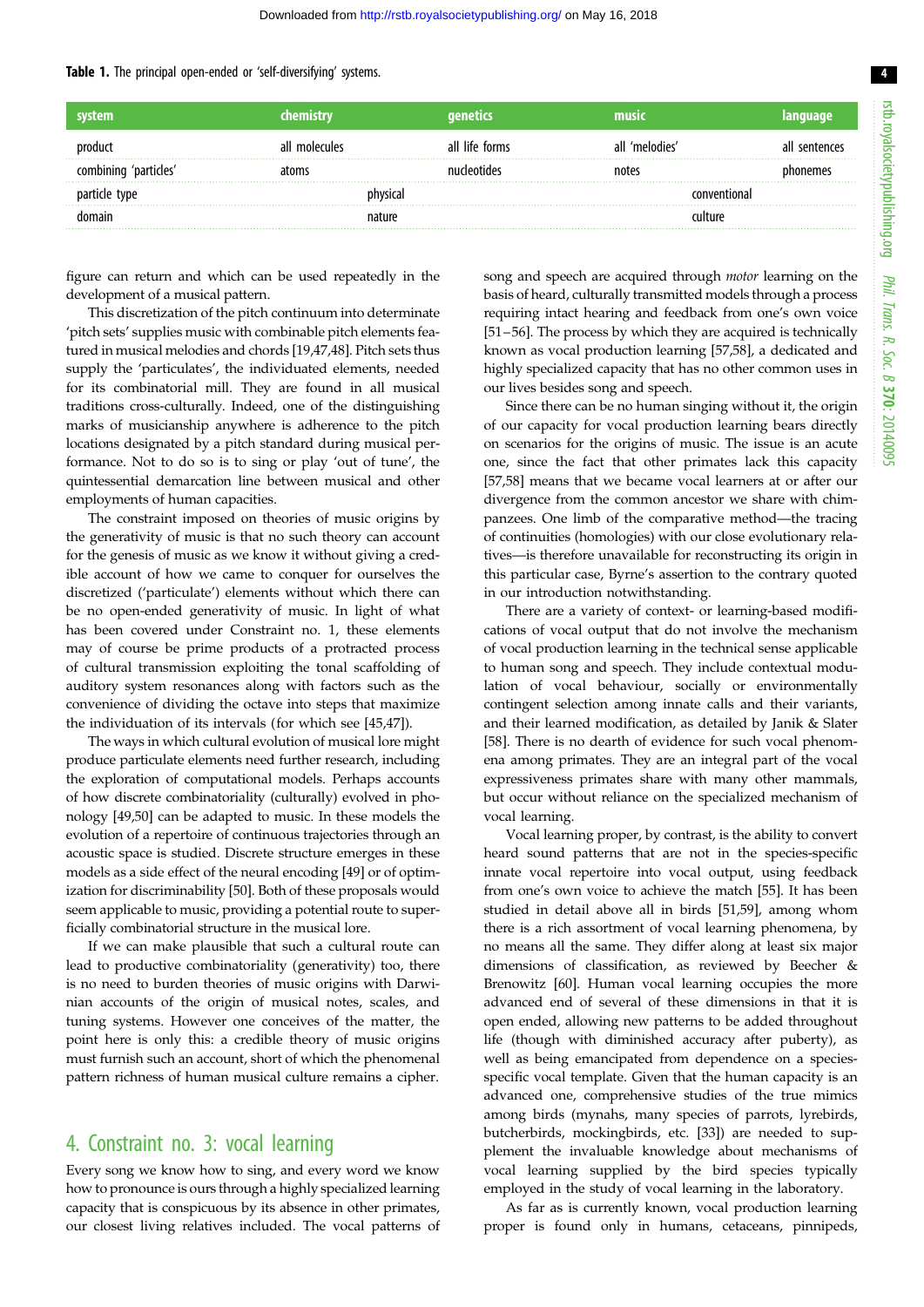elephants, bats, oscine songbirds, parrots and hummingbirds [\[57](#page-9-0),[61,62\]](#page-9-0). Given its absence in non-human primates, the process by which our ancestors were equipped with this capacity is a major evolutionary event intervening between the last common ancestor and the first singing or speaking humans. It supplies a major biological constraint or 'evolutionary bottleneck' [\[63](#page-9-0)] on the path to human music. Its origin in our lineage could have been driven by either song, speech or other factors. This virtually forces the theorist to come to grips with the order of precedence of song and speech in our ancestry ([[64](#page-10-0), figure 21.1 and accompanying text]).

There is currently no good account of how humans evolved the capacity for vocal production learning. As Nottebohm noted many years ago: 'you might find it much harder to explain this first step, vocal learning, than the latter acquisition of language' [\[63](#page-9-0), p. 645]. Nottebohm's warning, we submit, applies to music no less than to language. One possibility in this regard is that we acquired vocal learning, like some of the songbirds, as a means to sustain cultural traditions of learned song (see 'Constraint no. 1'). Another might be that vocal learning built upon comparable abilities for manual imitative learning and variation that were already developed, or developing. However conceived, our possession of vocal production learning is a fact, and one that any theory of the origins of music leaves unaccounted for at its peril.

#### 5. Constraint no. 4: entrainment

The constraints considered so far apply both to human music (song) and to language (speech), and therefore cannot help us home in on evolutionary factors unique to music as such. This is no longer so for the final two constraints we shall consider, beginning with our capacity to entrain our behaviour to one another with perfect synchrony.

The type of temporal coordination of inter-individual behaviour that is most distinctively musical, hardly occurring outside the domains of music, dance and drill in the human case, and certainly not in speech, is the type of entrainment that features what Ermentrout has dubbed 'perfect synchrony' [\[65](#page-10-0)]. It consists of mutual phase-locking with zero (or even slightly negative) phase lag between the periodic signals of two or more signallers sustained consistently at a given tempo, with a capacity to do so at different tempos.

As members of a species in possession of such an entrainment capacity, we tend to take it for granted. Doing so may obscure from us not only its key characteristics but also the reason for the exceedingly sparse distribution of this capacity among animal species (see below). We will therefore endeavour to make its phenomology explicit so as to avoid confusing it with unrelated forms of temporal coordination commonly occurring in the animal kingdom.

The human capacity for perfect synchrony has been well established and explored through more than a century of sensorimotor synchronization studies [[66,67\]](#page-10-0). The zero (or even slightly negative) phase lag of such entrainment means that its timing mechanism is predictive. A punctate behaviour that coincides with (or even slightly leads) a given beat in an isochronous sequence cannot be caused by a reaction to that beat because of reaction time limitations. Predictive timing is made possible by the regular periodicity of the entraining signal, its isochrony, also known as tactus or 'pulse' in music [\[68,69](#page-10-0)]. It makes an upcoming beat in the sequence perfectly

predictable, and therefore targetable by the predictive timing mechanism [\[69,70](#page-10-0)]. Positive asynchronies large enough to come within reach of auditory reaction time, such as those reported for macaques in a synchronization task [\[71,72](#page-10-0)], are thus automatically excluded as evidence for entrainment of a kind relevant to the human capacity.

In inter-individual entrainment, the isochrony needed for synchrony must be motorically produced by the entraining individuals on an endogenous (generative) basis. To sustain phase-locking at an average of zero phase lag between such periodic outputs under conditions of a variety of biologically inevitable local perturbations and drift requires mechanisms of phase correction as well as period adjustment [[65\]](#page-10-0). Both are well documented for human sensorimotor synchrony [[67\]](#page-10-0). A mechanism equipped with these features latches on to the regular beat and stays on it as long as that beat stays reasonably steady and lies within the operational tempo range of the entrainment mechanism. In humans that range centres on 2 Hz, which is also the human locomotor tempo [[70,73\]](#page-10-0). Entrainment precision is dependent on predictability, so variance in period length has to be small, typically exhibiting a standard deviation of a few  $(2-5)$  percentage points in human tapping performance [\[66](#page-10-0),[67\]](#page-10-0).

Entrainment between two or more motoric time series by such a mechanism establishes an unequivocal, unique and rather precise correspondence between the individual events making up the simultaneously unfolding sequences. That correspondence is either one to one or related by small whole integer ratios for harmonically related tempos [[74](#page-10-0)]. It is from this unique correspondence between the individual events of separate time series that asynchronies and their variability are calculated as a measure of synchronization skill [[67\]](#page-10-0). That is, the achievement of beat matching is presupposed by these measures, which assess only how precisely in time that matching occurs. One cannot therefore—as was done in a study of purported entrainment in macaques [[75\]](#page-10-0)—take the time series of the animal with the slower movement pace as a reference, and for each of its events select the closest match in time from the other animal's record as a basis for calculating asynchrony. There is always such a 'closest event' irrespective of entrainment, and when as in this case (see tempo means and variances in fig. 2 of that study) sequences drift in phase relative to one another some of these events will occur before and some after the reference event, and these will average out to small asynchronies, again irrespective of entrainment.

The study of cockatoo dancing to human music by Patel et al. ([[76\]](#page-10-0), see also [[77](#page-10-0)]) helps define the entrainment phenomenon further by way of contrast with human performance. The bird's episodic stretches of on-the-beat synchrony emerged from intervening phase drifts over the full phase range in an erratic pattern, while the musical beat remained steady all along. This is not the behaviour expected of a mechanism dedicated to entrainment through provisions for phase and period correction. As already mentioned, such a mechanism locks on to a steady entraining signal and stays locked with only minor asynchronies as long as that signal remains reasonably steady. We do not at this point know why the bird does not do so, but one possibility is that producing dance-like movements mimicking those of its human keepers takes precedence over sustained and precise behavioural matching of the musical beat in the bird's performance. There are no indications that these birds engage in pulse-based synchrony in their natural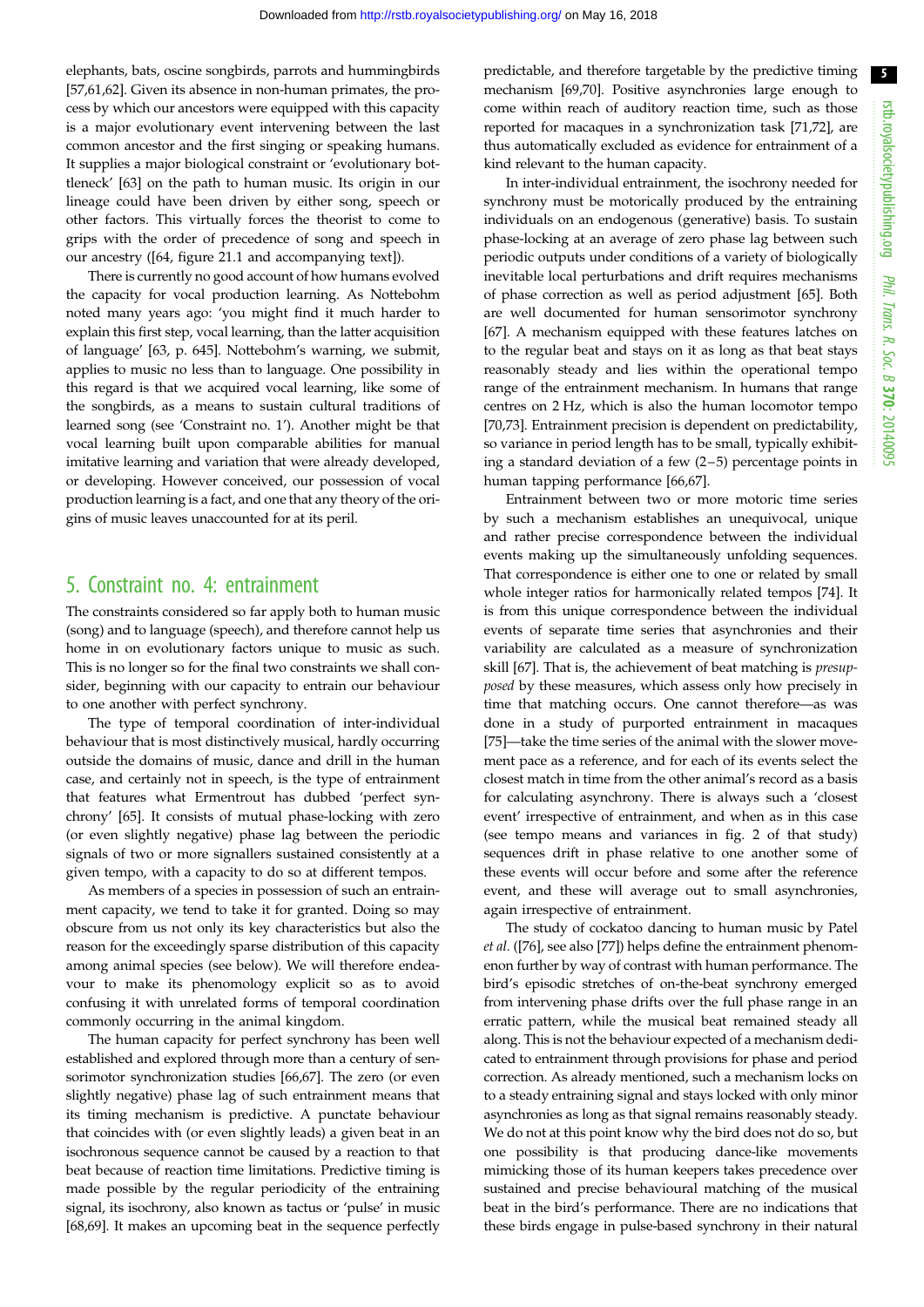habitat, but many monogamous parrots do engage in joint cooperative pair displays, some of which are learned by imitation [[78\]](#page-10-0). Perhaps, then, the imitative capacities of these highly intelligent birds may help account for their imperfectly entrained dancing to rhythmic music in a human environment.

There are, however, animals who, like us, produce steady isochronous signal sequences on an individual basis and mutually entrain to such signals on a group basis with sustained and consistent on-the-beat matching across individuals as part of their natural behaviour in the wild. These species of 'natural synchronizers' are few in number and far removed from us in evolutionary terms, being found among species of fireflies, crickets, cicadas and fiddler crabs [\[79,80\]](#page-10-0). To these may be added some marine bioluminescent crustaceans [\[81](#page-10-0)], and the rattan ant [\[82](#page-10-0)], the latter virtually unstudied (see below).

The champions among these non-human synchronizers are three species of synchronously flashing fireflies and possibly a few species of synchronously chorusing crickets [\[65](#page-10-0)]. They entrain their behaviour to one another with a sustained pulse-based rhythmic precision featuring both phase and period correction that equals or exceeds that of human mutual synchrony in music, dance and drill [\[65,83](#page-10-0),[84\]](#page-10-0).

That is not to say that the mechanism by which these insects achieve their impressive synchrony is the same as the human mechanism. They only share with us those features of it needed to achieve behavioural entrainment with perfect synchrony. We can easily entrain to a synchronous cicada chorus, but cicadas are unlikely to entrain to our favourite dance music, given the limited auditory scene analysis performed by their fraction-of-a-milligram brains. It is to say, however, that in these animals we have the only documented instances besides our own of genuine beat-based group synchrony that plays a role in the natural behaviour of the species in question. These species therefore may provide us with invaluable hints regarding our own path to this rare behaviour by comparative scrutiny of its functions and evolution in these insects.

The reason for the sparse distribution of the capacity for mutual beat-based entrainment in nature is not far to seek. It resides in the apparent lack of its general biological utility, being virtually useless, with a very few narrowly constrained exceptions. As far as is presently known, the functions it serves where it features in the behavioural repertoire of nonhuman species in the wild are confined to special cases of mate attraction and predation defence (reviewed in [\[79](#page-10-0),[80](#page-10-0)]). Among the former the so-called 'beacon effect' [[85\]](#page-10-0) takes pride of place, featuring thousands of synchronously signalling male fireflies whose entrainment precision falls at the more skilled end of the human range, with a standard deviation in period length of less than 3% [\[83](#page-10-0)]. Through their entrained luminescent signalling, single trees of permanent male congregations are converted to flashing 'beacons' visible from all directions despite the foliage that obstructs single lines of sight in the tropical rainforest. Only male fireflies synchronize their flashing, and females are attracted to these displays. The synchronizing males, of course, are in competition for the females who arrive, and at close quarters females prefer more luminous males, who are also bigger in size.

Defensive uses of synchrony are of two principal kinds: evasive and deterrent. Synchronous calling among neighbouring callers may confuse a predator's auditory ability to localize any given caller in the chorus, as appears to be the case for a species of treefrog preyed upon by bats [\[86](#page-10-0)]. These amphibians do not, however, call rhythmically, but achieve collective

superposition of calls by calling at very short latency following the first individual to call spontaneously. This renders their behaviour a special case of reaction-time-limited calling and is therefore irrelevant to our topic.

A deterrent use of synchrony is that of the rattan ant, which lives in symbiosis with the rattan vine [\[82\]](#page-10-0). When a vine is disturbed by a sudden external impact, it emits an unexpected and potentially unsettling audible rattle at sound levels far beyond what any single ant can produce. The rattle is a result of entrainment of the alarm behaviour of the ants, which consists of rhythmic beating of their gasters against the vine surface. Local clusters of ants do so in synchrony, with lack of entrainment to more distant ants. Many such locally synchronized clusters produce the unexpected rattle. Amplitude summation (auditory 'beacon effect') is the key to this defensive use of inter-individual synchrony.

The narrow compass of behavioural and ecological conditions under which the otherwise useless capacity for entrainment with perfect synchrony has evolved among animals imposes an exceedingly stringent constraint on theorizing about its origin in our case. This is all the more noteworthy in that in the human case the constraint pertains specifically to music and little else in our behavioural repertoire except the musicrelated disciplines of dance and drill. As such it provides an invaluable asset in evolutionary scenario building. This fortuitous circumstance has been exploited in an account of the origin of the human entrainment capacity proposed by Merker [\[42](#page-9-0)[,69](#page-10-0),[87](#page-10-0)], briefly summarized in the next section.

## 6. Constraint no. 5: motivational basis

Wherever humans live, and however they have organized their societies, they exhibit a behavioural peculiarity of gathering from time to time to sing and dance together in a group [[1](#page-8-0)–[3\]](#page-8-0). By featuring both human song (Constraint no. 3) and entrainment (in the dancing movements and perhaps clapping performed in synchrony with the singing/music, Constraint no. 4), such behaviour qualifies as human music. Indeed, the fact that it occurs in every human culture, and indeed subculture, without exception, unless deliberately suppressed by severe sanctions against it, marks this phenomenon as the most universal human behaviour of a musical kind on record.

In its ubiquity, this human propensity for occasional group singing and dancing would seem to constitute a prototypical musical behaviour, all the more so as it can be staged entirely without musical instruments (as in the traditional trance dance of the hunter –gatherers of the Kalahari Desert [[88\]](#page-10-0), see also [\[89](#page-10-0)]). It may in fact represent the motivational core of the human capacity for music from which its many other manifestations may have developed by differentiation, elaboration and specialization. One is assisted in becoming aware of the peculiarity and specificity of this behavioural propensity by imagining that in exactly those circumstances in which we typically gather to sing and dance together in a group, another human culture would gather in groups to draw pictures together instead.

The ubiquity and specificity of this putatively prototypical musical behaviour would seem to require an explanation. In searching for one we enter for the first time onto the grounds of a possible homology, because certain social displays of our closest living primate relatives may provide a biological background to the human tendency.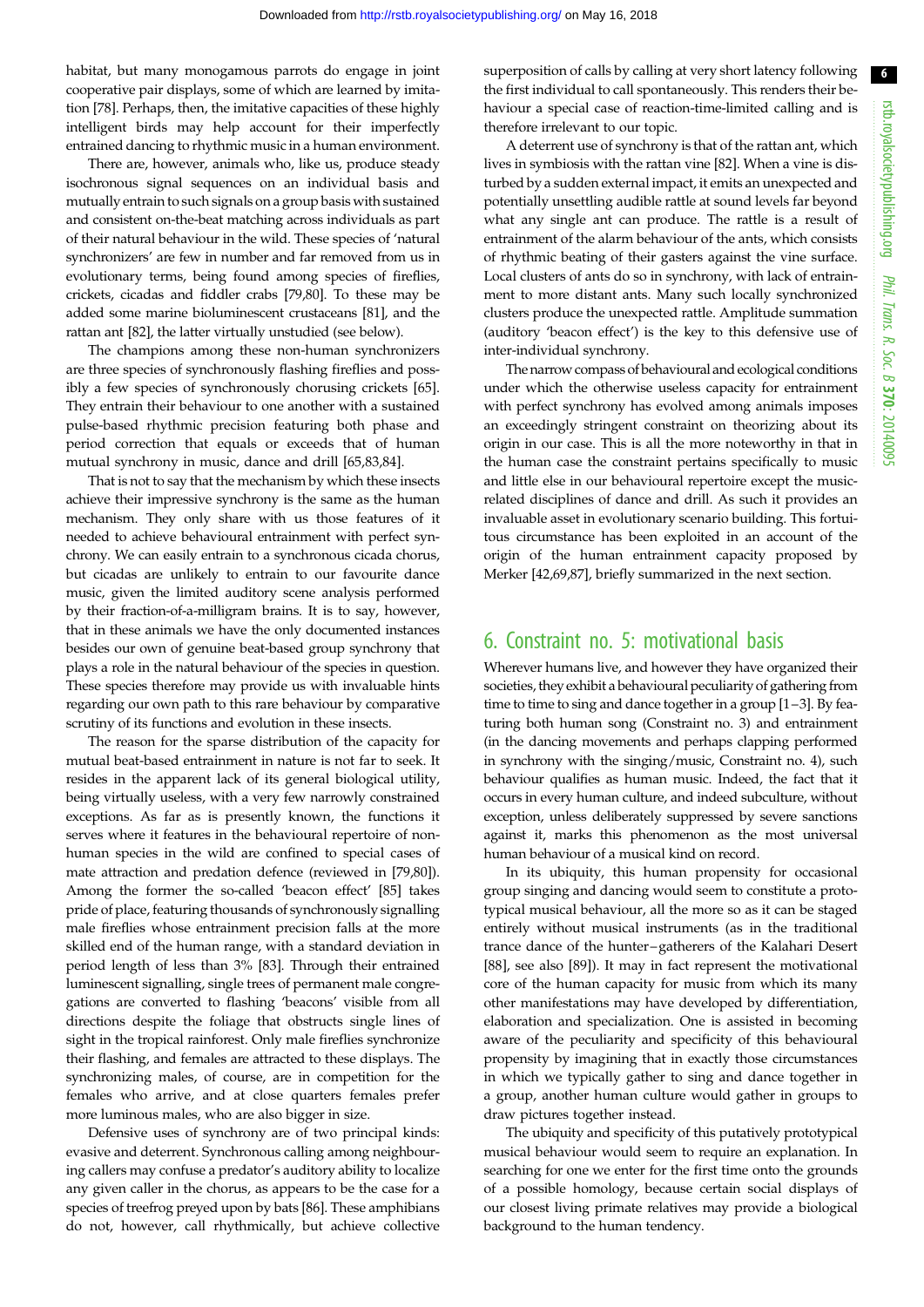As pointed out by Geissmann [[90\]](#page-10-0) there is an association between 'loud calls' ('distance calls') and physical display among our closest living primate relatives, the apes. The loud calls used by apes in distance signalling ('long call', 'pant–hoot', gibbon pair duet, etc.) tend to be accompanied by vigorous physical displays such as locomotor excitement, branch shaking, chest beating and other forms of noisemaking called 'drumming' by Fitch [[91\]](#page-10-0), although lacking the pulse-based rhythmicity of drumming in the musical sense. These displays do not feature any metrical structure resembling isochrony, nor any pulse-based rhythmic entrainment between individuals, but they do provide a precedent for the linkage between vocalization and bodily movement that occurs in human group singing and dancing.

Chimpanzees exhibit a social elaboration of this coupling between voice and physical display into an occasional group frenzy called the 'carnival display'. On irregular occasions, typically when a foraging subgroup discovers a ripe fruit tree or when two subgroups of the same territory meet after a period of separation, the animals launch an excited bout of loud calling, stomping, bursts of running, slapping of tree buttresses and other means of chaotic noise-making. There are no indications that any kind of inter-individual coordination, let alone rhythmic synchrony, forms part of these chimpanzee group displays. They may last for hours, even a whole night, and induce distant subgroups and individuals on the territory, both male and female, to approach and join the fray [[92](#page-10-0)–[97](#page-10-0)].

Our social–emotional propensity to occasionally gather for excited group displays appears to be shared, in other words, with our closest living relative among the apes, the chimpanzee. We are not alone in sensing a possible connection in this regard. BaYaka pygmy hunter–gatherers inhabit the Congo-Brazzaville rainforest, which they share with chimpanzees. Mokondi Massana 'spirit plays' featuring ritual singing and dancing are a significant aspect of BaYaka culture.

When BaYaka ... hear a chimpanzee 'carnival display' from their camp it provokes great hilarity among camp members as one or two of them begin imitating the frenetic actions of the chimpanzees as they pound buttress roots or shriek at the canopy. The camp is launched into laughter as they explicitly ridicule the chimpanzees attempt to stage a ritual (massana), but are incapable of bringing it off properly. Fables such as 'Chimpanzee you will die' (sumbu a we) elaborate on this theme describing how chimpanzee tries to get initiated but has to be dissuaded to avoid him being killed during the trials.

(Jerome Lewis, personal communication to BM, 2014, with permission.)

Our propensity for occasional gatherings of excited group displays may in fact be a primitive trait conserved in both lineages from our common ancestor, far predating its elaboration with specifically musical content in our case. If the propensity for an excited social noise-and-movement display isindeed homologousin the two cases, onewith musical content and the other without it, this bears directly on theories attributing group or social functions to music. In case of homology the causal arrow may be reversed, the social efficacy deriving not from the musical content of the group activity but from the motivational mechanisms of the group display itself, long antedating its musical elaboration. This 'group excitement' factor has to be controlled for in studies designed to explore the emotional or social significance and consequences of human music.

Assuming homology, for the sake of argument, in our case the communal display was eventually elaborated by the introduction of metric and melodic structure into the chaotic noise-and-movement display. The refinement takes the form of regularizing the pacing of both voice and bodily display, making the even pace of its tempo (isochrony) the means for entraining the behaviour of individuals to one another in an accurately timed group display of rhythmic chanting and dancing. A plausible setting for such a development is the male group territoriality combined with female exogamy—a rare pattern among higher animals—that can be assumed to have characterized the last common ancestor of humans and chimpanzees [\[69](#page-10-0),[98,99\]](#page-10-0). Merker [\[42](#page-9-0),[69,87\]](#page-10-0) noted the striking parallelism between this pattern and the male clumping combined with female migration that is the functional and evolutionary key to synchronous chorusing in the insect examples cited in the previous section [[79\]](#page-10-0), and proposed it as a selection pressure for the evolution of the human entrainment capacity [[42,](#page-9-0)[69,87](#page-10-0)]. As noted by Merker et al. [\[69](#page-10-0)], such a scenario is eminently compatible with the central tenet of the coalition signalling scenario proposed by Hagen & Bryant [[100](#page-10-0)].

The constraint we are proposing in this section pertains to the motivational underpinnings of music, rather than to its structural content. Something needs to explain the crossculturally universal human tendency to gather from time to time for group singing and dancing. No theory of music origins can be considered complete without somehow accounting for this tendency. If, as suggested here, the social function and emotional impact of the gatherings which in our case feature music far antedate their specifically musical content, then it is not to the musical content but to the decidedly non-musical social adaptations of our hominoid ancestors that we should look for the secret of the social function and emotional impact of those gatherings.

#### 7. The evolutionary context

In the course of detailing the foregoing constraints, we have noted that some distinguishing aspects of music (e.g. scale systems) require no Darwinian explanation for their widespread yet unique occurrence in humans; equifinality can occur as a consequence of characteristics of learning mechanisms and existing constraints providing the necessary frameworks for such development. Other underlying abilities required for musical behaviours, however (e.g. vocal learning, entrainment), are likely to be the product of forms of Darwinian selection. In these cases, the question then arises regarding what modes of selection might be operative, and on what, specifically, they might be operating.

There are some general lessons from evolutionary theory that are relevant, but often ignored, in constructing evolutionary scenarios for music (and language).

The first point is that biological evolution is always about genetic change. Even though very few genes involved in music have been identified [[101](#page-10-0)], it is important to recognize that evolutionary scenarios, implicitly or explicitly, assume a sequence of changes in gene frequencies in a population, including the appearance of new genetic variants. Making this assumption explicit helps in avoiding the common fallacies of assuming (implicitly) unrealistic amounts of genetic changes (although that is difficult to quantify), assuming instantaneous adoption of new variants, or ignoring the fact that new variants, arising from mutation, are initially always rare.

7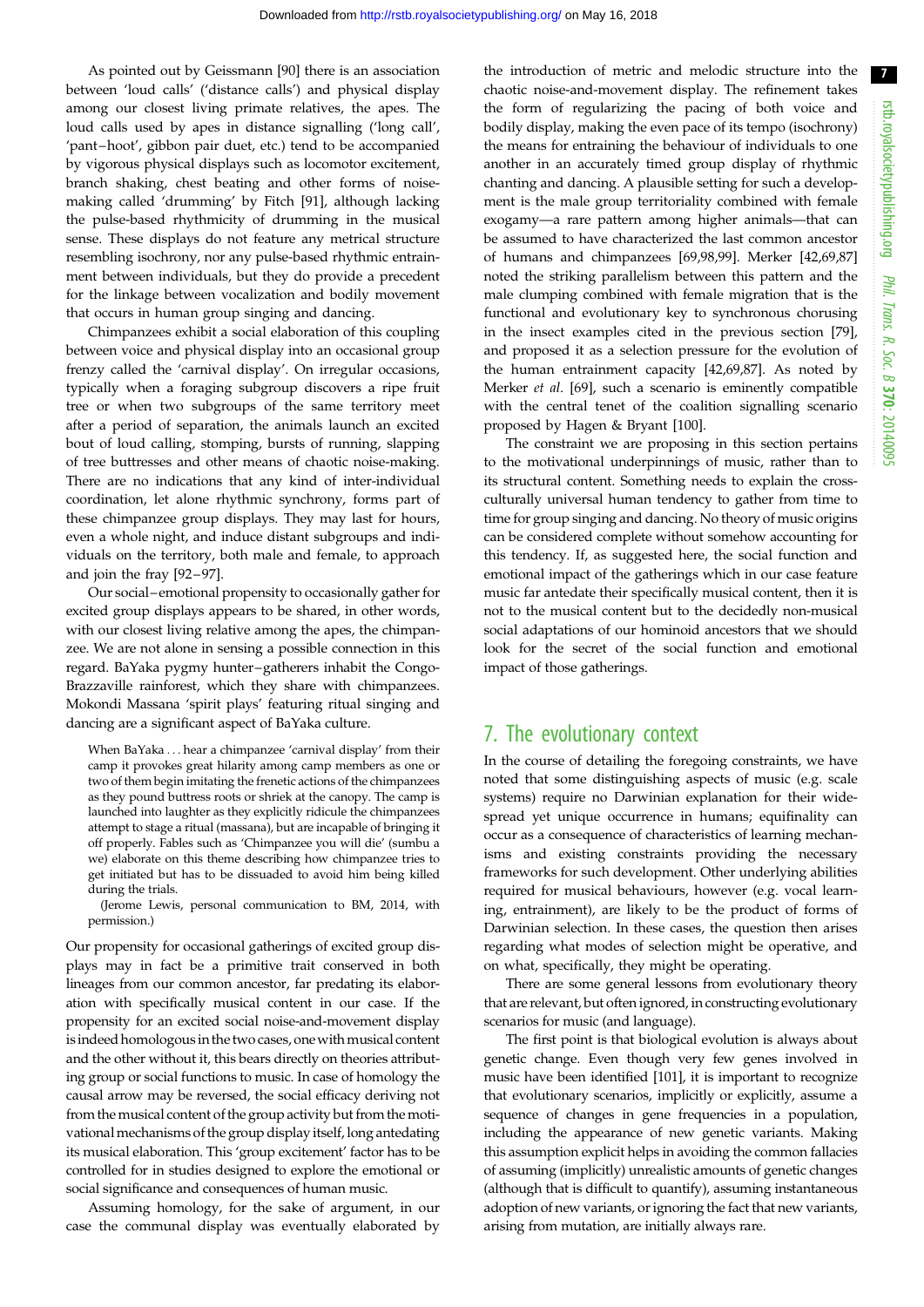A second point is that although evolution involves nonadaptive mechanisms such as random mutation and drift, a series of non-adaptive genetic changes leading to a complex new phenotype is exceedingly improbable. To establish the plausibility of a scenario for a trait shared by all humans, we thus have to show that each new variant conveys a fitness advantage both when it is rare in a population and when it has already become quite common. Moreover, we must show that this advantage applies to the individual that carries it, rather than to the group as a whole (simply assuming selection for the benefit of the group is widely considered a fallacy). Traits that benefit the group rather than the individual can only evolve under quite specific circumstances described by kin selection and social evolution theory sensu Frank [\[102\]](#page-10-0).

A third point is that we need to be aware of the fact that the fitness advantage of a trait might not, or not only, come from its contribution to increased success in reproduction through increased survival (natural selection in the narrow sense, though including benefits associated with individuals' ability to establish effective social alliances), but may also come from the trait's effects on increased success in reproduction via attractiveness to potential partners (Darwinian sexual selection [[103](#page-10-0)]). This could be particularly relevant for the evolution of music, as sexual selection is invariably invoked in understanding the evolution of elaborate animal aesthetic displays (where the connection between display and fitness can be very indirect). Music is nothing if not an aesthetic display (although possibly much else besides). Darwin treated it as such, and proposed sexual selection as the mechanism behind it.

Finally, a fourth point is that in order to confer a selective advantage, a trait or behaviour need not be essential for survival, but need only confer a slightly improved likelihood of survival to procreation, and/or a greater rate of procreation—thus perpetuating and increasing the frequency of that trait or behaviour—than would otherwise be the case. There is thus no justification for the common observation that music could hardly be a product of evolution by selection as it is hardly essential for survival. The former observation does not in fact follow from the latter. Furthermore, it does not rule out the possibility that various of the abilities that are used in musical activities may have been initially selectively favoured as a consequence of their fulfilment of other purposes (e.g. interpersonal communication and the establishment of interpersonal relationships), and that musical practices may have developed within the context of those uses; musical behaviours have the potential to fulfil some of those same purposes, or other purposes, potentially in even more effective ways. The co-use of these underlying abilities could lead to increasing interdependence between them, uniting them functionally in this new behavioural system, and potentially leading to further selective processes acting upon those underlying abilities and the behaviours that use them.

Some of the traits that are essential for musical activities may have been a product of biological (natural or sexual) selection, and this could be by conferring a fitness advantage either in the context of their use in musical activities themselves, or in a different context of use. Meanwhile, as observed in the preceding sections, certain properties of music and the traits that support them need not have been the product of biological selection at all.

The constraints outlined in the preceding sections indicate that some of the abilities prerequisite for music (e.g. entrainment and vocal learning) would appear to have arisen in our lineage, or at the least adapted from existing mechanisms to take on essentially novel form, in the period between our last common ancestor with chimpanzees (approx. 6–7 Myr) and the appearance of our own species (approx. 200 000 years ago). Proposals regarding the emergence of these abilities should be complementary to, and tested against, what we know of the physiology, behaviour and ecology of the hominins in that intervening period. This is no small task as clearly the knowledge both in palaeoanthropology and in the study of primate and human cognition is in a state of constant flux. Nevertheless, some aspects of our understanding in both areas are wellenough established that we should undertake to ensure that proposals regarding the evolution of these capacities do not contradict core understanding in hominin evolution.

For example, hypotheses regarding the development of collective bodily and vocal display behaviours in early hominins from those exhibited by chimpanzees (and presumably our last common ancestor with them) should be framed in the context of changes in the habitat and group size of successive hominin species. It is now well established that gracile australopithecines exploited more open environments and a more omnivorous diet than higher primates of today, but nevertheless continued to exploit wooded environments for shelter and some aspects of subsistence [[104,105\]](#page-10-0). Meanwhile the physiological characteristics and ecological contexts of early Homo (H. habilis, early African H. erectus and their descendants such as H. heidelbergensis) indicate that they were exploiting a far greater range of more open environments, lacustrine and riverine habitats, and that carnivory had increasingly taken the place of arboreal frugivory in their subsistence resource exploitation [\[104,105](#page-10-0)]. The efficacy of any proposed alterations to ancestral 'carnival displays' [[69\]](#page-10-0), coalitional displays [\[100\]](#page-10-0) or size-exaggeration vocalizations [[106](#page-10-0)], for example, needs to be situated within the context of these changes (see also [\[7\]](#page-8-0)).

The mating strategies of human ancestors, and the social organization that arises from them, are also relevant to assessing the ecological validity of models regarding foundations of musical behaviours in interpersonal communication and display behaviours. This is because strategies for interpersonal communication, alliance and pair-bond formation, and display behaviours, will vary according to whether, for example, populations are monogamous, polygynous or polyandrous. In polygynous species, for example, males compete with other males for access to multiple females, with little or no longterm alliance commitment to any one female. By contrast, monogamous species form pair-wise long-term cooperative bonds between males and females. In each case the types of cooperation and competition, and with whom cooperation and competition occur, vary, and the behaviours leading to success in negotiating alliances and long-term bonds, and in display directed at the same sex, and directed at the opposite sex, vary accordingly (e.g. [[107](#page-10-0)]).

In the case of human ancestors, high levels of sexual dimorphism and rapid developmental life history in australopithecines comparable to that of chimpanzees [[108](#page-10-0)] have been taken to indicate broadly similar mating strategies and male– female relations to those exhibited by chimpanzees (e.g. [\[105\]](#page-10-0), and references therein). Meanwhile, trends towards a reduction in sexual dimorphism and increased altriciality in the infants of early Homo indicate the development of increased cooperative long-term pair-bonding (e.g. [\[105](#page-10-0)] and references

8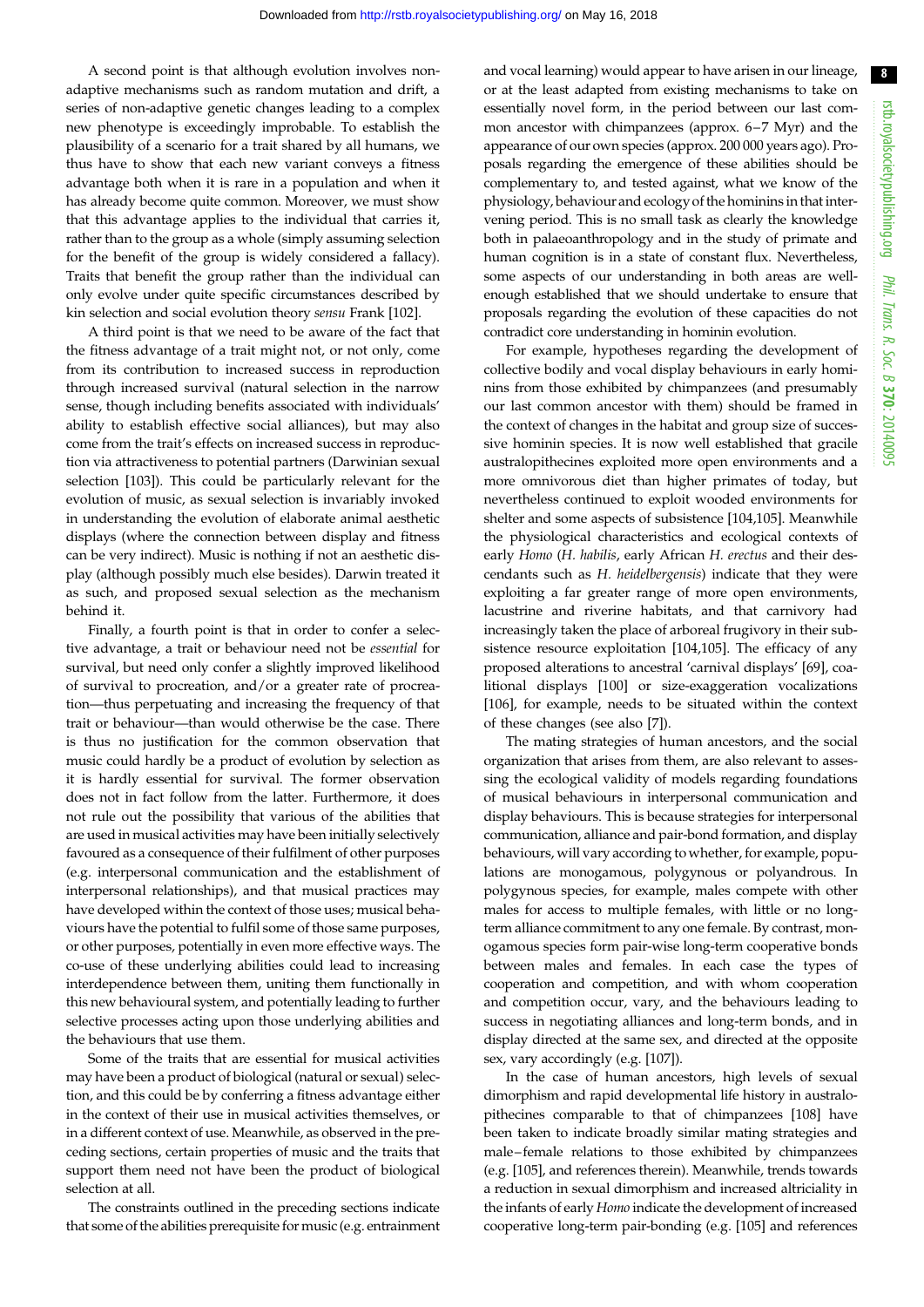<span id="page-8-0"></span>therein). As noted in the previous paragraph, these developments have a direct influence upon the forms and efficacy of behaviours related to display, sexual selection, pair-bonding and vocalization between adults (see also [\[39](#page-9-0)]). The development of greater altriciality in infants, a longer developmental process and greater dependence upon adult care also have direct impacts upon the vocal behaviours between adults and infants (e.g. [\[109\]](#page-10-0)), and the learning opportunities of infants and juveniles (e.g. [\[108,110](#page-10-0),[111\]](#page-10-0)).

Similarly the potential value and form of vocal learning capabilities should be tested and understood against the backdrop of physiological constraints for vocalization capabilities. For example, MacLarnon & Hewitt [\[112\]](#page-10-0) studied the size of the nerve canal in the thoracic vertebrae of australopithecines, early African H. erectus (H. ergaster) and its later descendant H. heidelbergensis. These dimensions provide an indication of the level of fine control of breathing musculature present in the species, allowing controlled vocalizations of extended duration, with greater control over intensity and pitch contour. They concluded that the level of fine control of breathing musculature in early African H. erectus (ca 1.8 Myr) was not increased relative to that of chimpanzees or the earlier australopithecines, but that by the time of its immediate descendent, H. heidelbergensis (from approx. 5 to 600 000 years ago), the level of control would have been equivalent to that of modern H. sapiens. These changes could have served either song or speech, and it is worth noting that on a number of measures such as tidal volume, range of subglottal pressure and muscular control, the biomechanics of human song are more demanding than those of conversational speech [\[113\]](#page-10-0).

While we are able to conclude that neural connections allowing deliberate planning, fine control and integration of laryngeal, orofacial and respiratory musculature used in vocalizations (as would be required for vocal learning) emerged in the lineage since our last common ancestor with chimpanzees, the hominin fossil record does not preserve neural changes internal to the brain. However, if the development of the thoracic neurology for voluntary extended breathing control was to be useful for vocalization, it would have had to have been accompanied by, or preceded by, the development of the neurological connections in the brain allowing the planning and control of these aspects of vocalization. Conversely, the usefulness of the neurological connections in the brain

allowing integrated voluntary control over the larynx, articulation and breathing would have been increased by the development of greater thoracic breathing control. It would seem likely that these two neurological systems, in the brain and the body, would have evolved in tandem, during the 1 million-or-so-year period between early African H. erectus and H. heidelbergensis (see also [7]).

The many ways in which evolutionary changes in traits and behaviours relevant to musical behaviours can occur, by biological selection or otherwise, are not mutually exclusive; by contrast, they can interact in important and complex ways, and any or all of them could have operated at various times in the course of human evolution. However, the distinctions between them have not always been clearly made in the literature discussing evolutionary rationales for musical behaviours. It is important that any future proposals do so, and clearly situate such mechanisms within what we know of the social and ecological contexts of human ancestors, and their physiological and neurological capabilities.

Acknowledgements. We thank Henkjan Honing for organizing, and the Lorentz Center, The Netherlands, for hosting the workshop that resulted in this paper. Our thanks also go to our editor Carel ten Cate, Guy Madison and an additional anonymous reviewer, for numerous comments and suggestions that have helped us improve its contents.

### Endnote

<sup>1</sup>This sketch leaves out the many critical developments a vocal learning tradition must traverse in order to do what we propose it to have done in our case. The vocal learning capacity must first be emancipated from dependence on an innate song template, as in the bird mimics cited in the text. It must also abandon exclusive reliance on the tiny 'vocal gestures' that supply the song elements for most birdsong, learned and unlearned, to include elements more akin to musical notes, i.e. notes sustained at a given pitch with spectral energy concentrated to the fundamental. There is precedent for this in birds such as the pied butcherbird of Australia, a mimic and vir-tuoso singer [[34](#page-9-0)–36]. Only on the basis of producing such musiclike notes is vocal production learning likely to engage auditory system resonances with enough strength and reliability to become a factor in cultural transmission. The requirement that all this be in place if the process we have postulated is to get a start may help explain the rarity of actual tonal phenomena in animal song.

# **References**

- 1. von Humboldt W. 1836 Über die Verschiedenheit des Menschlichen Sprachbaues und ihren Einfluss auf die geistige Entwicklung des Menschengeschlechts. Berlin, Germany: Royal Academy of Sciences. GC Buck, F Raven transls. 1971 Linguistic variability and intellectual development. Baltimore, MD: University of Miami Press.
- 2. Brown DE. 1991 Human universals. New York, NY: McGraw-Hill.
- 3. Brown S, Jordania J. 2013 Universals in the world's musics. Psychol. Music 41, 229– 248. ([doi:10.1177/](http://dx.doi.org/10.1177/0305735611425896) [0305735611425896](http://dx.doi.org/10.1177/0305735611425896))
- 4. Lewontin RC. 1998 The evolution of cognition: questions we will never answer. In An invitation to

cognitive science, volume 4: methods, models, and conceptual issues (eds D Scarborough, S Sternberg), p. 130. Cambridge, MA: MIT Press.

- 5. Byrne RW. 2000 Evolution of primate cognition. Cogn. Sci. 24, 543 – 570. [\(doi:10.1016/](http://dx.doi.org/10.1016/S0364-0213(00)00028-8) [S0364-0213\(00\)00028-8](http://dx.doi.org/10.1016/S0364-0213(00)00028-8))
- 6. Higham T, Basell L, Jacobi R, Wood R, Bronk Ramsey C, Conard NJ. 2012 Testing models for the beginnings of the Aurignacian and the advent of figurative art and music: the radiocarbon chronology of Geißenklösterle. J. Hum. Evol.  $62$ ,  $664-676$ . [\(doi:10.1016/j.jhevol.2012.03.003\)](http://dx.doi.org/10.1016/j.jhevol.2012.03.003)
- 7. Morley I. 2013 The prehistory of music: human evolution, archaeology, and the origins of musicality. Oxford, UK: Oxford University Press.
- 8. Bartlett FC. 1932 Remembering. Oxford, UK: Macmillan.
- 9. Kirby S. 1998 Language evolution without natural selection: from vocabulary to syntax in a population of learners. Tech. Rep. Edinb. Occ. Pap. Linguistics, no. 98– 1.
- 10. Kirby S, Cornish H, Smith K. 2008 Cumulative cultural evolution in the laboratory: an experimental approach to the origins of structure in human language. Proc. Natl Acad. Sci. USA 105, 10 681-10 686. [\(doi:10.1073/pnas.0707835105](http://dx.doi.org/10.1073/pnas.0707835105))
- 11. Mesoudi A, Whiten A. 2004 The hierarchical transformation of event knowledge in human cultural transmission. *J. Cogn. Cult.* **4**,  $1 - 24$ . ([doi:10.1163/156853704323074732](http://dx.doi.org/10.1163/156853704323074732))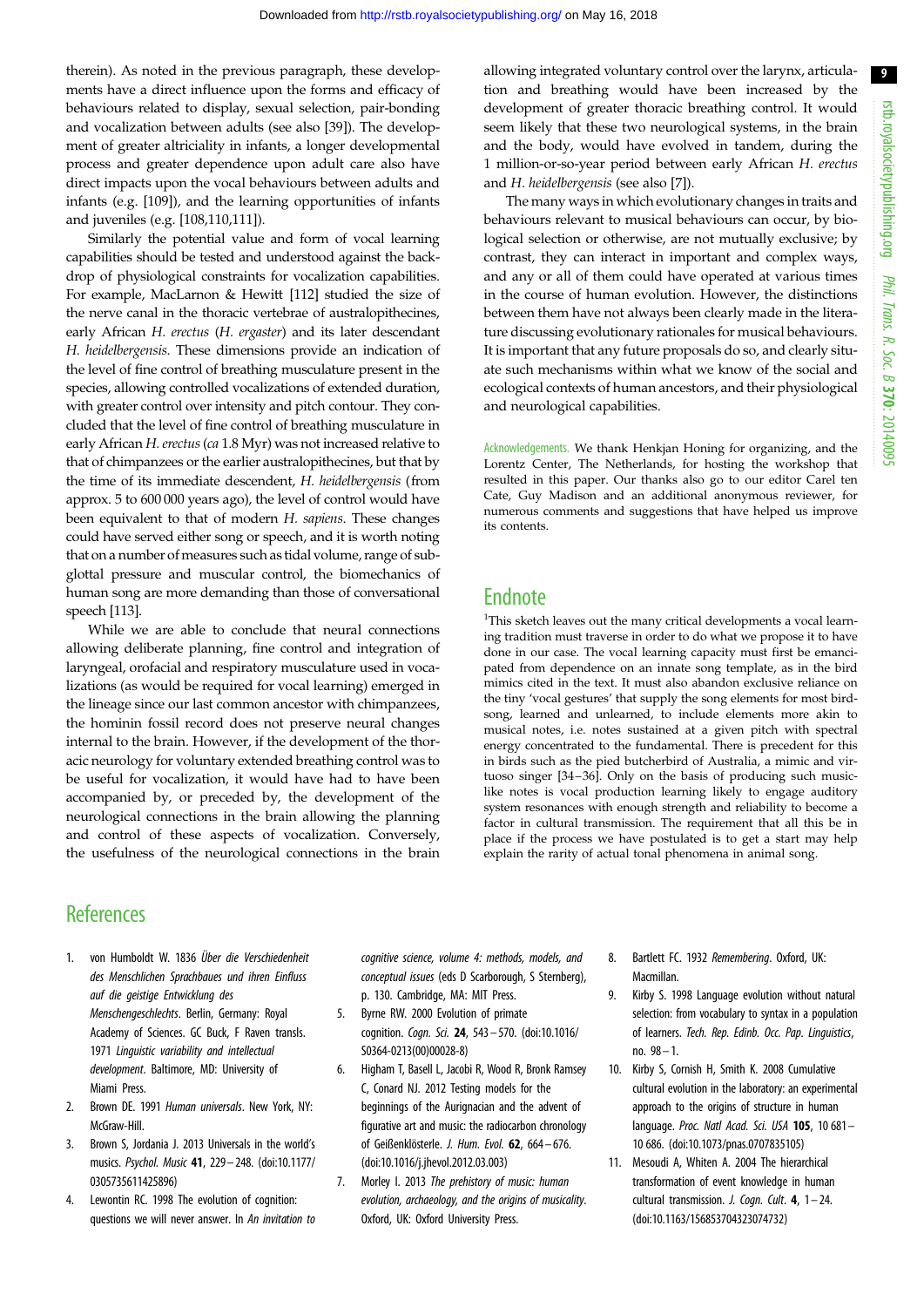- <span id="page-9-0"></span>12. Mesoudi A, Whiten A. 2008 The multiple roles of cultural transmission experiments in understanding human cultural evolution. Phil. Trans. R. Soc. B 363, 3489 – 3501. [\(doi:10.1098/rstb.2008.0129\)](http://dx.doi.org/10.1098/rstb.2008.0129)
- 13. Deacon TW. 1997 The symbolic species: the co-evolution of language and the brain. New York: WW Norton & Company.
- 14. Kirby S. 2001 Spontaneous evolution of linguistic structure: an iterated learning model of the emergence of regularity and irregularity. IEEE Trans. Evol. Comput. 5, 102– 110. ([doi:10.1109/](http://dx.doi.org/10.1109/4235.918430) [4235.918430\)](http://dx.doi.org/10.1109/4235.918430)
- 15. Zuidema W. 2003 How the poverty of the stimulus solves the poverty of the stimulus. In Advances in neural information processing systems 15(Proceedings of NIPS'02) (eds S Becker, S Thrun, K Obermayer), pp. 51 – 58. Cambridge, MA: MIT Press.
- 16. Christiansen MH, Chater N. 2008 Language as shaped by the brain. Behav. Brain. Sci. 31, 489–509. ([doi:10.](http://dx.doi.org/10.1017/S0140525X08004998) [1017/S0140525X08004998](http://dx.doi.org/10.1017/S0140525X08004998))
- 17. Zuidema W. 2013 Language in nature: on the evolutionary roots of a cultural phenomenon. In The language phenomenon (eds P Binder, K Smith). Berlin, Germany: Springer.
- 18. Smith EC, Lewicki MS. 2006 Efficient auditory coding. Nature 439, 978 – 982. [\(doi:10.1038/](http://dx.doi.org/10.1038/nature04485) [nature04485](http://dx.doi.org/10.1038/nature04485))
- 19. Burns EM. 1999 Intervals, scales, and tuning. In The psychology of music (ed. D Deutsch), pp. 215– 264. San Diego, CA: Academic Press.
- 20. Large EW. 2011 A dynamical systems approach to musical tonality. In Nonlinear dynamics in human behavior (eds R Huys, V Jirsa), pp. 193– 211. New York, NY: Springer.
- 21. Large EW, Almonte FV. 2012 Neurodynamics, tonality, and the auditory brainstem response. Ann. NY Acad. Sci. 1252, E1 – E7. ([doi:10.1111/j.1749-](http://dx.doi.org/10.1111/j.1749-6632.2012.06594.x) [6632.2012.06594.x](http://dx.doi.org/10.1111/j.1749-6632.2012.06594.x))
- 22. Lerud KD, Almonte FV, Kim JC, Large EW. 2014 Modelocking neurodynamics predict human auditory brainstem responses to musical intervals. Hear. Res. 308, 41–49. [\(doi:10.1016/j.heares.2013.09.010\)](http://dx.doi.org/10.1016/j.heares.2013.09.010)
- 23. Lots IS, Stone L. 2008 Perception of musical consonance and dissonance: an outcome of neural synchronization. J. R. Soc. Interface 5, 1429-1434. [\(doi:10.1098/rsif.2008.0143\)](http://dx.doi.org/10.1098/rsif.2008.0143)
- 24. Gill KZ, Purves D. 2009 A biological rationale for musical scales. PLoS ONE 4, e8144. ([doi:10.1371/](http://dx.doi.org/10.1371/journal.pone.0008144) [journal.pone.0008144\)](http://dx.doi.org/10.1371/journal.pone.0008144)
- 25. Bidelman GM, Krishnan A. 2009 Neural correlates of consonance, dissonance, and the hierarchy of musical pitch in the human brainstem. J. Neurosci. 29, 13 165– 13 171. ([doi:10.1523/JNEUROSCI.](http://dx.doi.org/10.1523/JNEUROSCI.3900-09.2009) [3900-09.2009\)](http://dx.doi.org/10.1523/JNEUROSCI.3900-09.2009)
- 26. McDermott JH, Lehr AJ, Oxenham AJ. 2010 Individual differences reveal the basis of consonance. Curr. Biol. 20, 1035– 1041. [\(doi:10.](http://dx.doi.org/10.1016/j.cub.2010.04.019) [1016/j.cub.2010.04.019\)](http://dx.doi.org/10.1016/j.cub.2010.04.019)
- 27. Cousineau M, McDermott JH, Peretz I. 2012 The basis of musical consonance as revealed by congenital amusia. Proc. Natl Acad. Sci. USA 109, 19 858– 19 863. ([doi:10.1073/pnas.1207989109](http://dx.doi.org/10.1073/pnas.1207989109))
- 28. Kuhl P. 1988 Auditory perception and the evolution of speech. Hum. Evol. 3, 19– 43. ([doi:10.1007/](http://dx.doi.org/10.1007/BF02436589) [BF02436589\)](http://dx.doi.org/10.1007/BF02436589)
- 29. Wright AA, Rivera JJ, Hulse SH, Shyan M, Neiworth JJ. 2000 Music perception and octave generalization in rhesus monkeys. J. Exp. Psychol. 129, 291– 307. [\(doi:10.1037/0096-3445.129.3.291\)](http://dx.doi.org/10.1037/0096-3445.129.3.291)
- 30. Merker B. 2006 The uneven interface between culture and biology in human music (commentary). Music Percept. 24, 95 – 98. [\(doi:10.1525/mp.2006.](http://dx.doi.org/10.1525/mp.2006.24.1.95) [24.1.95](http://dx.doi.org/10.1525/mp.2006.24.1.95))
- 31. Mayfield GR. 1934 The mockingbird's imitation of other birds. Migrant 5,  $17 - 19$ .
- 32. Dowsett-Lemaire F. 1979 The imitation range of the song of the Marsh Warbler, Acrocephalus palustris, with special reference to imitations of African birds. Ibis 121, 453 – 468. ([doi:10.1111/j.1474-919X.1979.](http://dx.doi.org/10.1111/j.1474-919X.1979.tb06685.x) [tb06685.x](http://dx.doi.org/10.1111/j.1474-919X.1979.tb06685.x))
- 33. Baylis JR. 1982 Avian vocal mimicry: its function and evolution. In Acoustic communication in birds, vol. 2 (eds DE Kroodsma, EH Miller), pp. 51 – 83. New York, NY: Academic Press.
- 34. Taylor H. 2008 Decoding the song of the pied butcherbird: an initial survey. Transcult. Music Rev. 12,  $1 - 30$ .
- 35. Taylor H. 2009 Towards a species songbook: illuminating the vocalisations of the Australian pied butcherbird (Cracticus nigrogularis). PhD thesis, University of Western Sydney, Australia.
- 36. Taylor H, Lestel D. 2011 The Australian pied butcherbird and the natureculture continuum. J. Interdisc. Music Stud. 5, 57 – 83.
- 37. Kirby S, Hurford J. 2002 The emergence of linguistic structure: an overview of the iterated learning model. In Simulating the evolution of language (eds A Cangelosi, D Parisi), pp. 121 – 148. London, UK: Springer Verlag.
- 38. Merker B, Okanoya K. 2007 The natural history of human language: bridging the gaps without magic. In Emergence of communication and language (eds C Lyon, L Nehaniv, A Cangelosi), pp. 403– 420. London, UK: Springer.
- 39. Merker B. 2012 The vocal learning constellation: imitation, ritual culture, encephalization. In Music, language and human evolution (ed. N Bannan), pp. 215– 260. Oxford, UK: Oxford University Press.
- 40. Morley I. 2002 Evolution of the physiological and neurological capacities for music. Camb. Archaeol. J. 12, 195– 216. ([doi:10.1017/S0959774302000100](http://dx.doi.org/10.1017/S0959774302000100))
- 41. Morley I. 2014 A multi-disciplinary approach to the origins of music: perspectives from anthropology, archaeology, cognition and behaviour. J. Anthropol. Sci. 92, 147 – 177. [\(doi:10.4436/JASS.92008](http://dx.doi.org/10.4436/JASS.92008))
- 42. Merker B. 2000 Synchronous chorusing and human origins. In The origins of music (eds NL Wallin, B Merker, S Brown), pp. 315 – 327. Cambridge, MA: MIT Press.
- 43. Hauser MD, Chomsky N, Fitch WT. 2002 The faculty of language: what is it, who has it, and how does it evolve? Science 298, 1569 – 1579. [\(doi:10.1126/](http://dx.doi.org/10.1126/science.298.5598.1569) [science.298.5598.1569](http://dx.doi.org/10.1126/science.298.5598.1569))
- 44. Abler WL. 1989 On the particulate principle of selfdiversifying systems. *J. Soc. Biol. Struct.* **12**,  $1 - 13$ . ([doi:10.1016/0140-1750\(89\)90015-8\)](http://dx.doi.org/10.1016/0140-1750(89)90015-8)
- 45. Merker B. 2002 Music: the missing Humboldt system. Musicae Scientiae 6, 3 – 21. [\(doi:10.1177/](http://dx.doi.org/10.1177/102986490200600101) [102986490200600101](http://dx.doi.org/10.1177/102986490200600101))
- 46. Fisher RA. 1930 The genetical theory of natural selection. Oxford, UK: The Clarendon Press.
- 47. Balzano G. 1982 The pitch set as a level of description for studying musical pitch perception. In Music, mind and brain (ed. M Clynes), pp. 321– 351. New York, NY: Plenum Press.
- 48. Krumhansl CL. 1990 Cognitive foundations of musical pitch. New York, NY: Oxford University Press.
- 49. Oudeyer P-Y. 2006 Self-organization in the evolution of speech. Oxford, UK: Oxford University Press.
- 50. Zuidema W, de Boer B. 2009 The evolution of combinatorial phonology. J. Phon. 37, 125– 144. ([doi:10.1016/j.wocn.2008.10.003\)](http://dx.doi.org/10.1016/j.wocn.2008.10.003)
- 51. Thorpe WH. 1961 Bird song. Cambridge, UK: Cambridge University Press.
- 52. Clement CJ, Koopmans-van Beinum FJL, Pols CW. 1996 Acoustical characteristics of sound production of deaf and normally hearing infants. Spoken Lang. 3, 1549– 1552. [\(doi:10.1109/ICSLP.1996.607914](http://dx.doi.org/10.1109/ICSLP.1996.607914))
- 53. Oller DK, Eilers RE. 1998 The role of audition in infant babbling. Child Dev.  $59.441 - 449.$  [\(doi:10.](http://dx.doi.org/10.2307/1130323) [2307/1130323](http://dx.doi.org/10.2307/1130323))
- 54. Doupé AJ, Kuhl PK. 1999 Birdsong and human speech: common themes and mechanisms. Annu. Rev. Neurosci. 22, 567 – 631. [\(doi:10.1146/annurev.](http://dx.doi.org/10.1146/annurev.neuro.22.1.567) [neuro.22.1.567\)](http://dx.doi.org/10.1146/annurev.neuro.22.1.567)
- 55. Konishi M. 2004 The role of auditory feedback in birdsong. Ann. NY Acad. Sci. **1016**, 463-475.
- 56. Liu W-C, Wada K, Nottebohm F. 2009 Variable food begging calls are harbingers of vocal learning. Public Libr. Sci. One 4, e5929. [\(doi:10.1371/journal.](http://dx.doi.org/10.1371/journal.pone.0005929) [pone.0005929\)](http://dx.doi.org/10.1371/journal.pone.0005929)
- 57. Janik VM, Slater PJB. 1997 Vocal learning in mammals. Adv. Study Behav. 26, 59-99. [\(doi:10.](http://dx.doi.org/10.1016/S0065-3454(08)60377-0) [1016/S0065-3454\(08\)60377-0](http://dx.doi.org/10.1016/S0065-3454(08)60377-0))
- 58. Janik VM, Slater PJB. 2000 The different roles of social learning in vocal communication. Anim. Behav. 60, 1– 11. [\(doi:10.1006/anbe.2000.1410\)](http://dx.doi.org/10.1006/anbe.2000.1410)
- 59. Ziegler HP, Marler P (eds). 2004 Behavioral neurobiology of birdsong. Ann. NY Acad. Sci. 1016,  $1 - 788$ .
- 60. Beecher MD, Brenowitz EA. 2005 Functional aspects of song learning in songbirds. Trends Ecol. Evol. 20, 143– 149. [\(doi:10.1016/j.tree.2005.01.004](http://dx.doi.org/10.1016/j.tree.2005.01.004))
- 61. Kroodsma DE, Baylis JR. 1982 A world survey of evidence for vocal learning in birds. In Acoustic communication in birds (eds DE Kroodsma, EH Miller), pp. 311–337. New York, NY: Academic Press.
- 62. Jarvis ED. 2006 Selection for and against vocal learning in birds and mammals. Ornithol. Sci. 5, 5– 14. [\(doi:10.2326/osj.5.5](http://dx.doi.org/10.2326/osj.5.5))
- 63. Nottebohm F. 1976 Vocal tract and brain: a search for evolutionary bottlenecks. Ann. NY Acad. Sci. 280, 643– 649. [\(doi:10.1111/j.1749-6632.1976.](http://dx.doi.org/10.1111/j.1749-6632.1976.tb25526.x) [tb25526.x](http://dx.doi.org/10.1111/j.1749-6632.1976.tb25526.x))